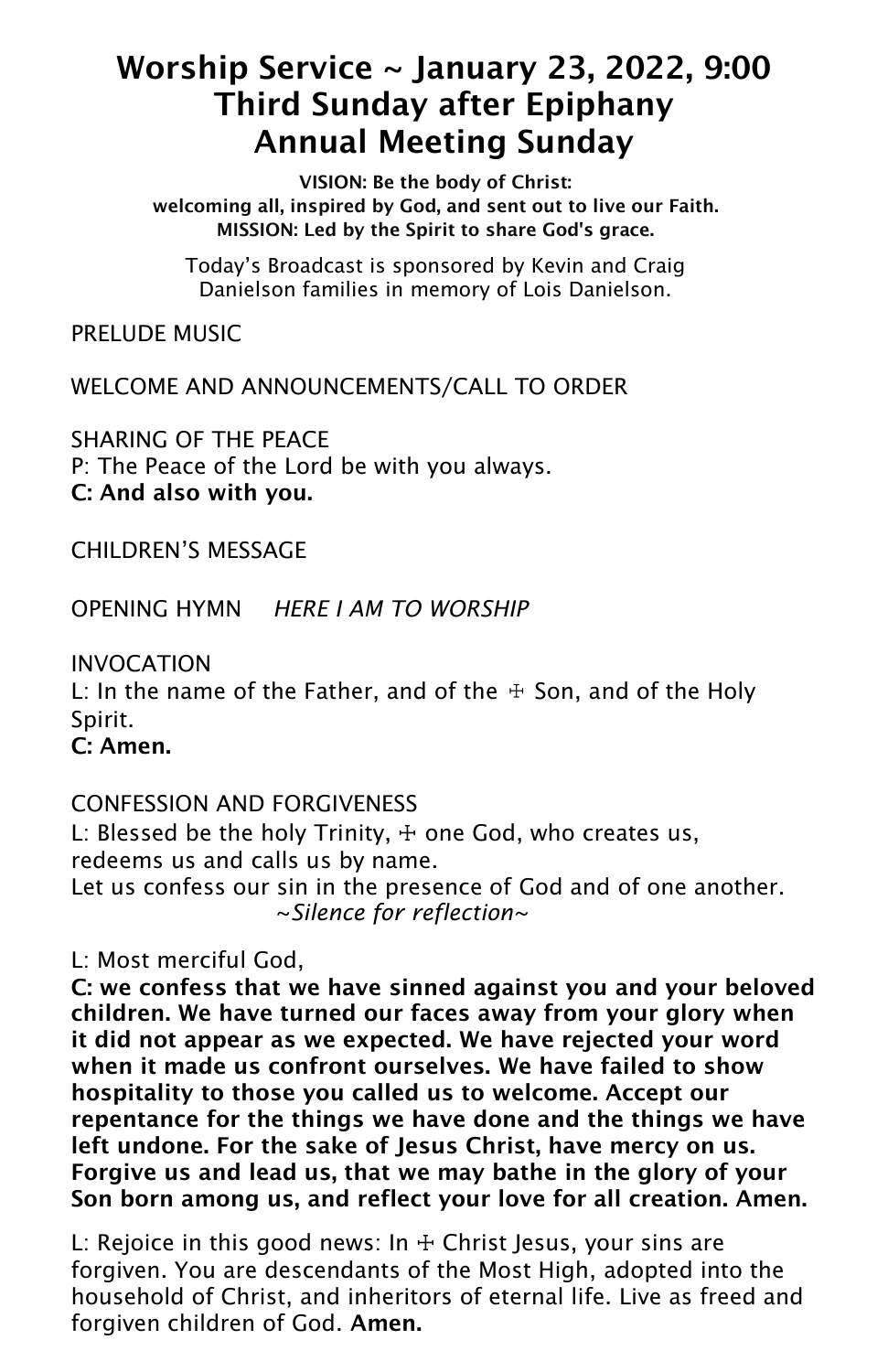#### PRAYER OF THE DAY

L: Let us pray, Blessed Lord God,

C: you have caused the holy scriptures to be written for the nourishment of your people. Grant that we may hear them, read, mark, learn, and inwardly digest them, that, comforted by your promises, we may embrace and forever hold fast to the hope of eternal life, through your Son, Jesus Christ our Lord. Amen.

## PRAYER LAB MINUTE WITH DEACON NINA

SPECIAL MUSIC *"Acclamation on Azmon"* arr. Arnold Sherman; Bells of Faith and Faith Choir; Dean Jensen and Linda Burk, directors

R: A reading from 1<sup>st</sup> Corinthians.

1 Corinthians 12:13-26

<sup>13</sup>For in the one Spirit we were all baptized into one body—Jews or Greeks, slaves or free—and we were all made to drink of one Spirit.

<sup>14</sup>Indeed, the body does not consist of one member but of many. <sup>15</sup>lf the foot would say, "Because I am not a hand, I do not belong to the body," that would not make it any less a part of the body. <sup>16</sup>And if the ear would say, "Because I am not an eye, I do not belong to the body," that would not make it any less a part of the body. <sup>17</sup> If the whole body were an eye, where would the hearing be? If the whole body were hearing, where would the sense of smell be? <sup>18</sup>But as it is, God arranged the members in the body, each one of them, as he chose. <sup>19</sup> If all were a single member, where would the body be?  $20As$  it is, there are many members, yet one body. <sup>21</sup>The eye cannot say to the hand, "I have no need of you," nor again the head to the feet, "I have no need of you." <sup>22</sup>On the contrary, the members of the body that seem to be weaker are indispensable, <sup>23</sup> and those members of the body that we think less honorable we clothe with greater honor, and our less respectable members are treated with greater respect; <sup>24</sup>whereas our more respectable members do not need this.

But God has so arranged the body, giving the greater honor to the inferior member, <sup>25</sup> that there may be no dissension within the body, but the members may have the same care for one another.  $^{26}$  If one member suffers, all suffer together with it; if one member is honored, all rejoice together with it.

R: The Word of the Lord. C: Thanks be to God.

GOSPEL ACCLAMATION *Alleluia* children of Faith

 $R$ : A Gospel reading from the  $4<sup>th</sup>$  chapter of Luke. C: Glory to You, O Lord.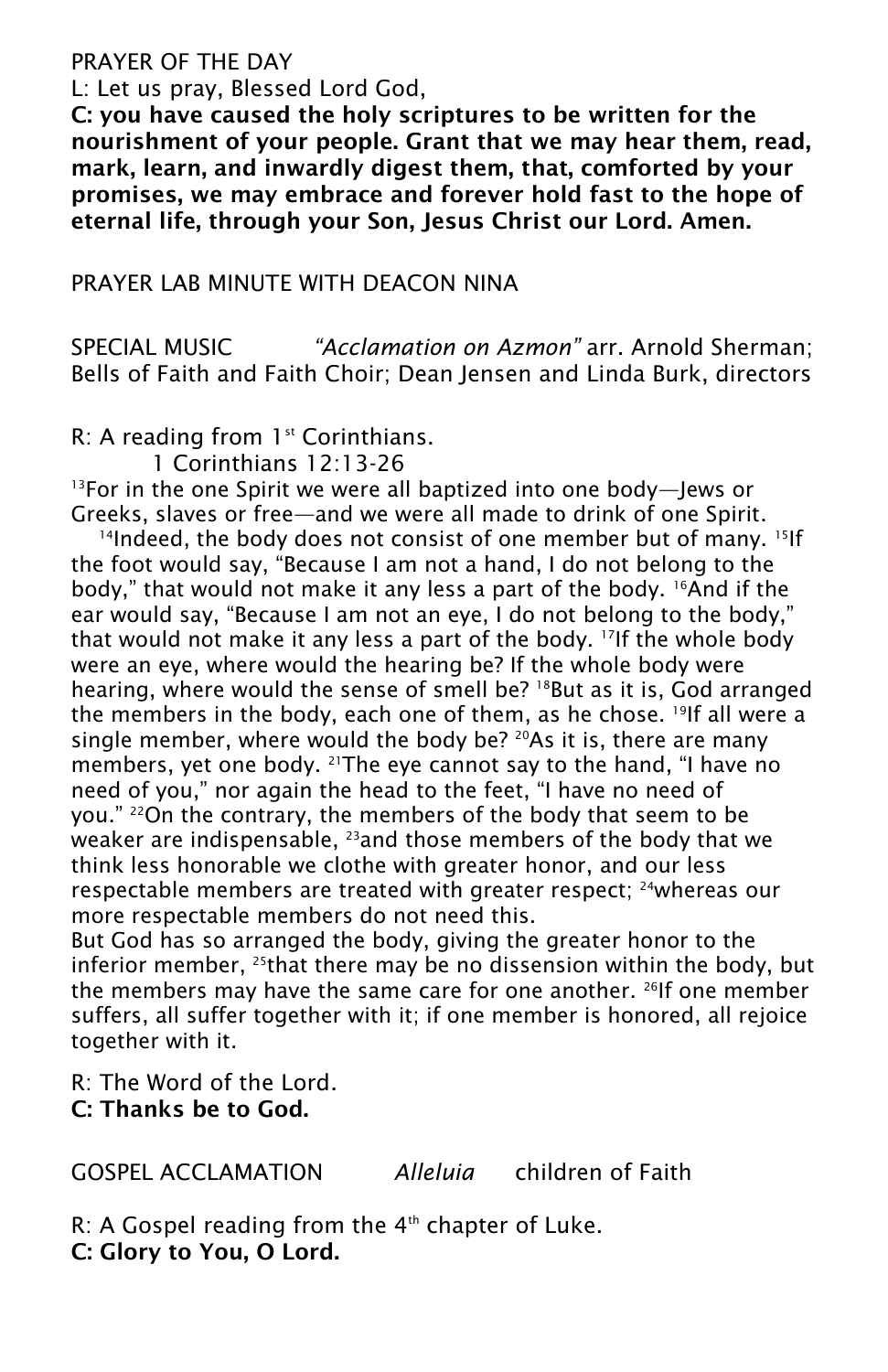## Luke 4:14-21

<sup>14</sup>Then Jesus, filled with the power of the Spirit, returned to Galilee, and a report about him spread through all the surrounding country. <sup>15</sup>He began to teach in their synagogues and was praised by everyone. <sup>16</sup>When he came to Nazareth, where he had been brought up, he went to the synagogue on the sabbath day, as was his custom. He stood up to read, <sup>17</sup>and the scroll of the prophet Isaiah was given to him. He unrolled the scroll and found the place where it was written: <sup>18</sup>"The Spirit of the Lord is upon me, because he has anointed me to bring good news to the poor. He has sent me to proclaim release to the captives and recovery of sight to the blind, to let the oppressed go free, <sup>19</sup>to proclaim the year of the Lord's favor." <sup>20</sup>And he rolled up the scroll, gave it back to the attendant, and sat down. The eyes of all in the synagogue were fixed on him.  $21$ Then he began to say to them, "Today this scripture has been fulfilled in your hearing."

R: The Gospel of the Lord. C: Praise to You, O Christ.

HYMN OF THE DAY *THY WORD*

MESSAGE Pastor John Klawiter

2021 FINANCIAL REPORT

## PRAYERS OF THE CHURCH

PJ: Today our congregation gathers in prayer and hope to begin another year of ministry. We bring with us the memory of a year like no other.

DN: As we move into a future we cannot yet imagine; we trust that God is our refuge and strength. In times of plenty and want, in times of conflict and peace, in times of growing and pruning, we remember:

#### All: God has called us for such a time as this.

PJ: We remember the past year with lament and gratitude. We have lost so much, and so much still feels uncertain.

DN: We have also witnessed God's hand at work in new and unexpected ways. We delight at hidden seeds bearing surprising and wonderful fruit. In moments of uncertainty, when we must rely on God alone, we remember:

## All: God has called us for such a time as this.

PJ: We celebrate the many ways God has held us together as a community. We give thanks for the ministry of Faith Lutheran both within and outside the walls of this church building.

DN: When our bodies need sanctuary, when our minds need expanding, when your grace must transcend our limitations, we remember:

All: God has called us for such a time as this.